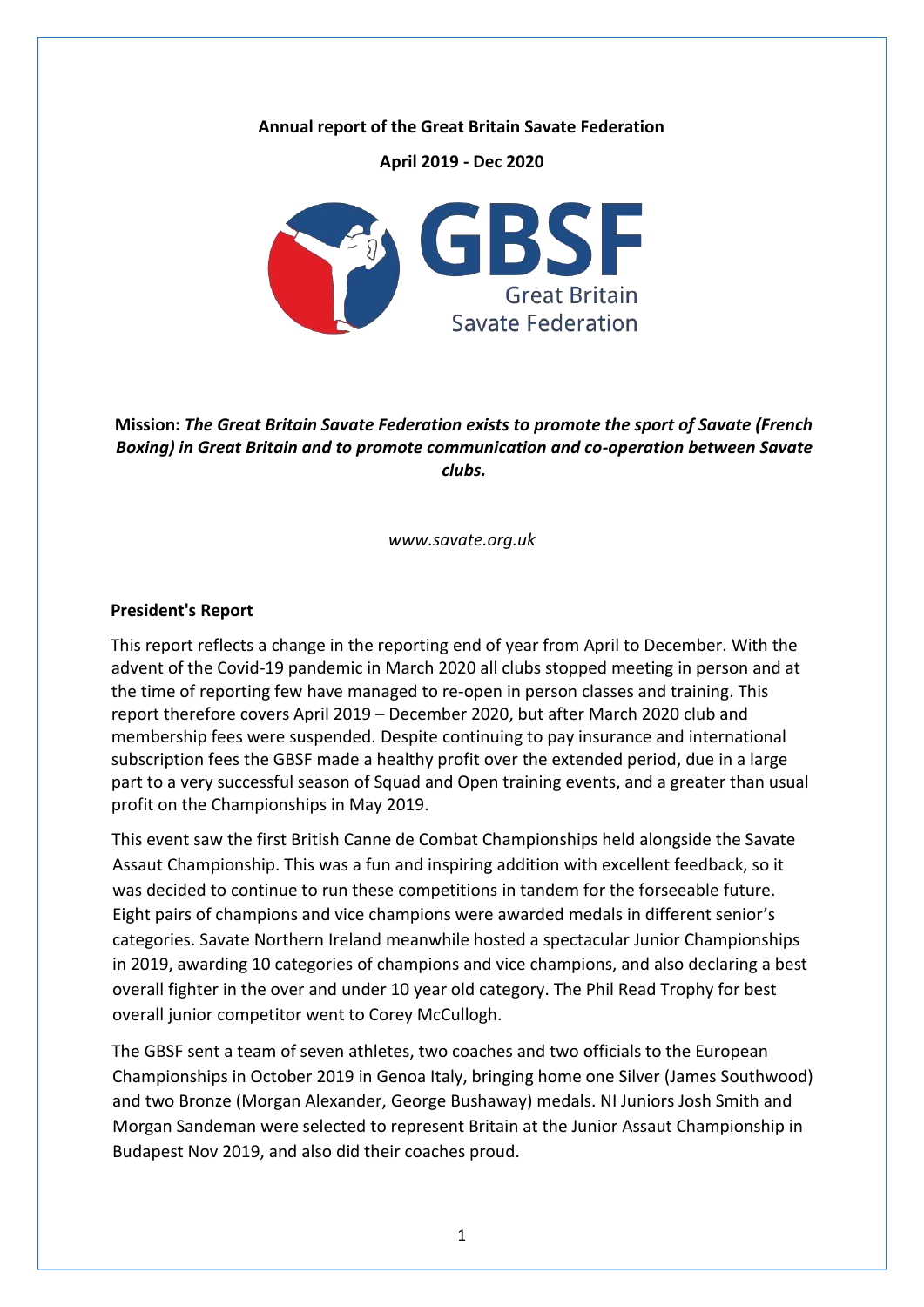On 4th August 2019 Richard Aguenihnaï, top French Combat coach, returned to the GBSF for a very memorable seminar in Woking Olympic Boxing Club. London, Brighton and Northern Ireland also held well attended and successful Open events in this period.

It seems worth mentioning that a number of long-standing GBSF officers have decided to step down at the end of this period due to other commitments. Jasbir Nagi, Sian-Marie Frosini, Laura Gilbert and Jon West will not be standing for election this year after between six and ten years of service to the GBSF in senior posts. The committee thanks them for their hard work and dedication over the years and looks forward to an exciting new direction for the GBSF.

*Laura Gilbert, Jan 2021*

## **Director of Teams and Competitions**

2019 saw the GBSF hold four well-attended squad training events at a number of venues. We were fortunate enough to include in this program a full-day seminar instructed by fantastic French team coach Richard Aguenihnai, which was an eagerly awaited return after his inspiring squad seminar back in 2013. This was hosted at Woking Boxing Club at their brilliant Olympic training camp venue with its mixture of rings, bags, a gym area and open floor space and was open to other experienced GBSF competitors. The hall was packed and I think it's fair to say everyone enjoyed the day and took a lot from it. Another squad event of note was held at Locker 27's gym and after a well-attended Savate session the Locker27 staff took us for an hour of their tough Hybrid Conditioning training.

In addition to benefits for attendees, Squad and open training events at well-attended and well-priced venues give GBSF a valuable revenue stream. Squad and open training events in 2019 generated a profit of £680.

The 2019 GBSF British Championships for savate assaut and canne de combat seniors were held at long-time venue Broadwater School and as usual provided a packed day of fights with many fantastic performances. Fun was had by all and the event generated a greater than usual profit of £180. Squad training, national and international event performances plus discussions with club coaches gave the DEN and his team the opportunity to select the best available GB national team.

2019's European Assaut Championships saw a team of seven GB fighters (James Southwood M<80, James Antill M<75, James Plaistowe M<65, Peter Walsh M<60, George Bushaway M<56, Morgan Alexander F<70, Laura Gilbert F<65), two coaches and two officials travelling to Genoa for the European Assaut Championships (accompanied by a few GB supporters!). All fighters did us proud with notable performances and fighting spirit shown by our newer team members, especially Pete Walsh who put on an impressive performance in his debut international championship and clearly has a bright future ahead of him. Experienced campaigners James Southwood winning silver and, Morgan Alexander and George Bushaway achieving bronze. Thanks go to our highly qualified and dedicated officials Jasbir Nagi and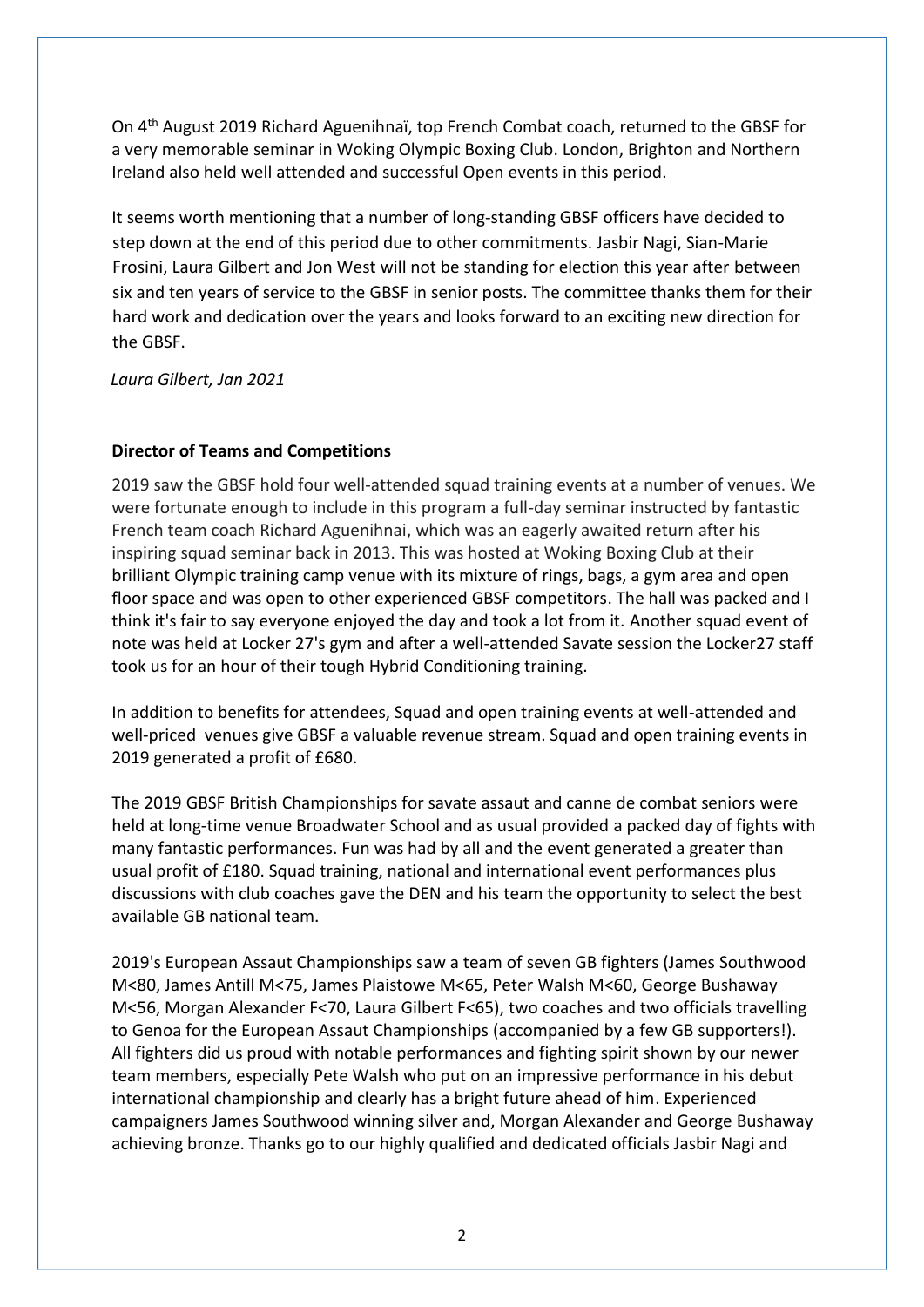Delphine Fremondeau. Alain Jean-Baptiste was joined by Martin O'Malley, President of Irish Savate, as the coaching team for this competition.

The 2020 year started well with four squad training events planned, the first of which was held at King's College Guildford where we welcomed new squad members from Brighton, Birmingham, Cambridge and Guildford. It's fantastic to have fresh blood coming into the squad! Our second squad event was hosted by Savate Cambridge. A range of instructors meant attendees were taught a boxing session by Alain Jean-Baptiste, savate skills by James Antill and we topped it off with challenging fitness session by Morgan Alexander. The global Covid-19 pandemic unfortunately put a hold on further events of 2020 but hopefully we'll be back at it and continuing our great progress in 2021.

*James Antill, Jan 2021*

### **Director of Arbitrage**

We sent GBSF officials to a number of major international events. These officials worked with the global Savate community, helping bring FISav-level arbitrage to those competitions.

1 June 2019 - Friendly competition in Paris 25 - 27 July 2019, World Youth championships, Budapest 2 - 7 Sept 2019, World Masterships, South Korea 11 - 12 Oct 2019, European Assaut Championships, Italy

As always, GBSF members, friends and family worked hard at our domestic competitions, helping us run the rings and competition at a safe level, and according to FISav rules. They have my gratitude for doing an important and hard job that sometimes appears invisible behind the scenes.

During that hard work, we were able to fit in some Arbitrage training, and qualified 15 new judges at the Northern Ireland Open on 9 August.

The onset of Covid meant that all competitions from March 2020 were postponed or cancelled.

*Jasbir Nagi, Jan 2021*

### **Director of Technique**

GBSF clubs, with central GBSF support, arranged a number of gradings, including issuing 3 grading examiner qualifications and 43 grading certificates. The onset of covid has slowed things down substantially. Whilst difficult, training within social bubbles, and grading at social distance etc has meant that some clubs have still been able to perform gradings in these difficult times, whilst following government guidelines. This is a testament to the drive and efforts of those clubs.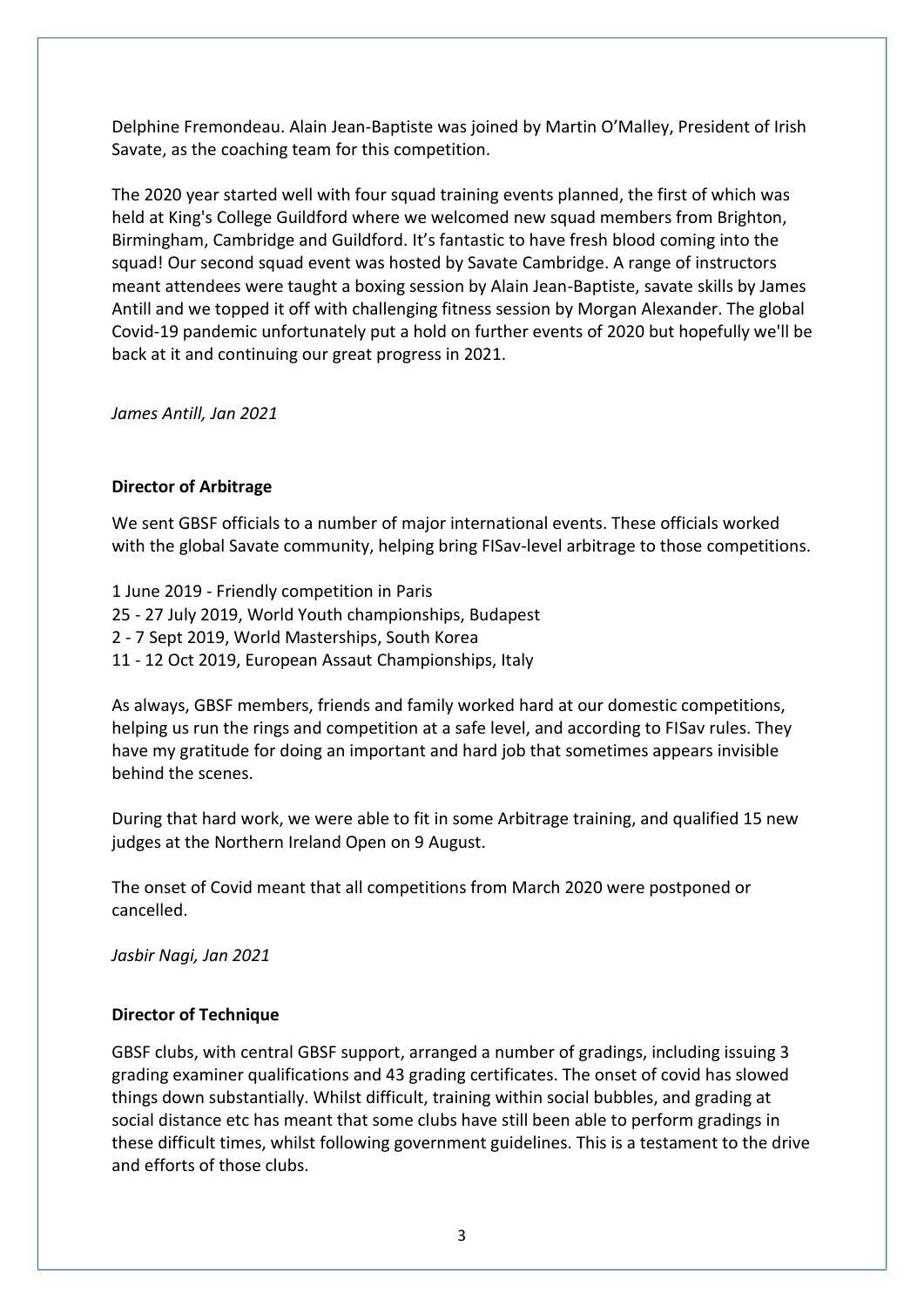30 June 2019 London Grading: 2 qualifications on grading examiners 3 Green 3 Blue

3 Nov 2019 Hampshire Grading: 2 Green

17/18 Jan 2020 Northern Ireland Grading: 1 qualification on grading examiner 5 Blue certificates issued 11 Green certificates issued 2 Red certificates issued

29 Feb 2020 Brighton Grading: 10 Blue certificates issued

12 Dec 2020 Northern Ireland Grading: 2 Green certificates issued 3 Blue certificates issued

I would like to thank all of clubs who organised the above events and commend the students and instructors on their hard work and achievements.

*Jasbir Nagi, Jan 2021*

## **Report of the Director of Juniors**

We held the 2019 British Junior Championships at the end of March with 113 junior fighters taking part. In the 2nd week of April we held our first squad training, with the top 3 fighters in each relevant category (over 13s, as defined by FISav) from the British Championships. A large number of under 13 year olds are also interested in competing going forward. Following discussions with other heads of European clubs, we wish to promote the idea of an under 13s competition.

Morgan Sandeman and Lee Cutis were chosen to compete for Team GB in the Junior European Assaut Championships. Corey Mc Cullough, who won a British title, also entered the competition for Ireland as he is an Irish passport holder. All three fighters trained together for the competition. Morgan and Lee fought very well at the championships, and gained vital experience of what is expected at international level. Corey Mc Cullough won silver for Ireland. I was very proud of all of them.

During this period we took steps to introduce three new Martial Arts Groups within NI to Savate Assaut for Juniors. We also created a new junior grading syllabus which Savate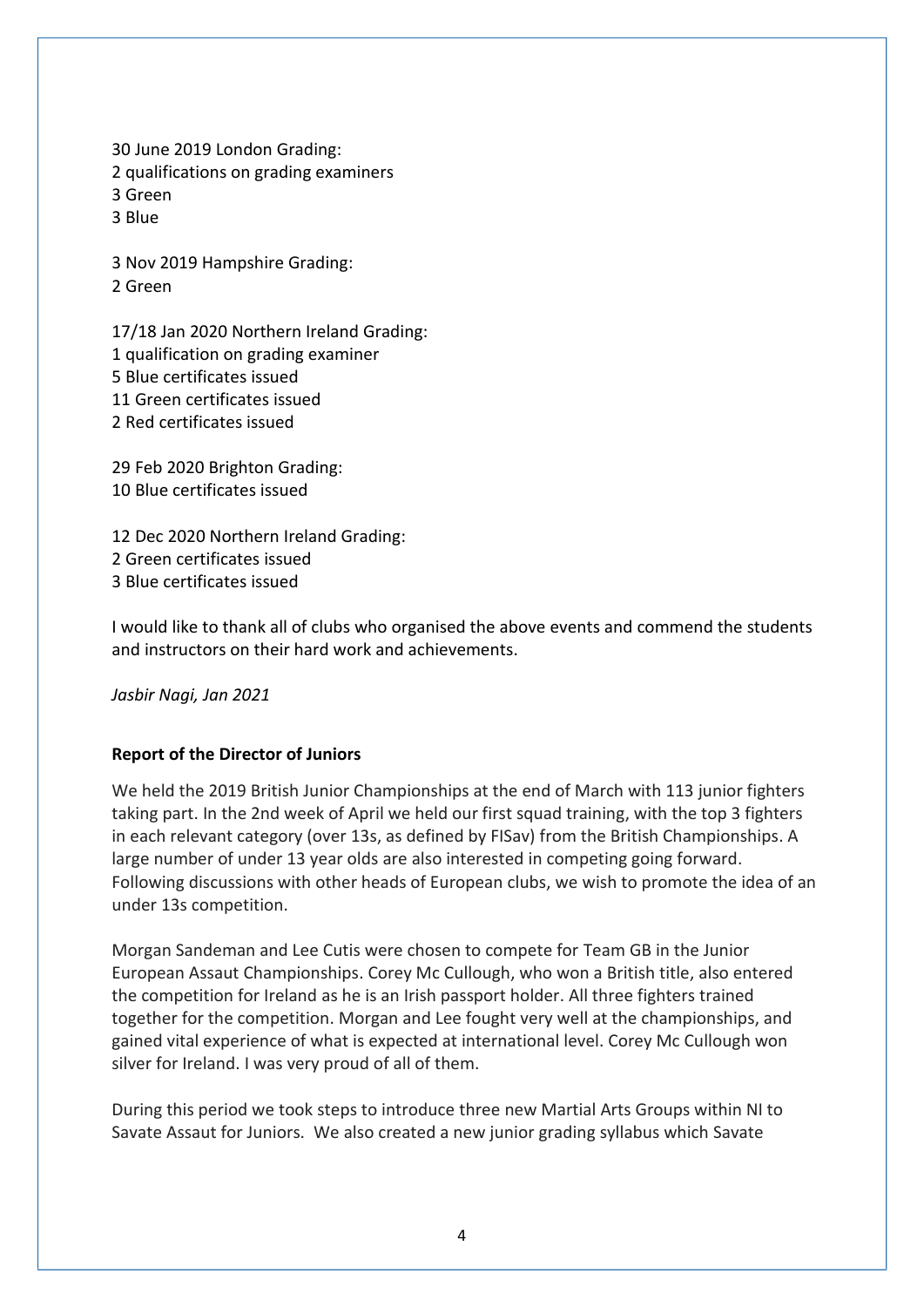Northern Ireland has used to promote the understanding and martial arts benefits of training Savate.

In March 2020 we held the British Junior Championships alongside the (seniors) Northern Ireland Open. 130 Juniors registered to compete largely from Brighton, Birmingham and Northern Ireland. Sadly this marked the end of the competitive season for 2020 due to the pandemic. We are looking forward to engaging in many more local, national and international competitions as well as further promoting Savate to juniors as soon as things get back to normal after Covid.

*Joe Ferris, Jan 2021*

## **Report of the Head of Associated Disciplines**

This has been a mixed period. A small but dedicated group of Cannists continues to train with now the more permanent additions of Moniteur Nicole Holzmann as well as Thomas Horstmeyer.

May 2019 saw the first British Canne de Combat Championships with competitors from Cambridge, London and Guilford.

Training has continued as well as possible through Covid lockdowns with appropriately distanced classes.

I look forward to seeing how Canne de Combat develops in the future under a new DDA, and continuing to support the art I love.

*Jon West, Jan 2021*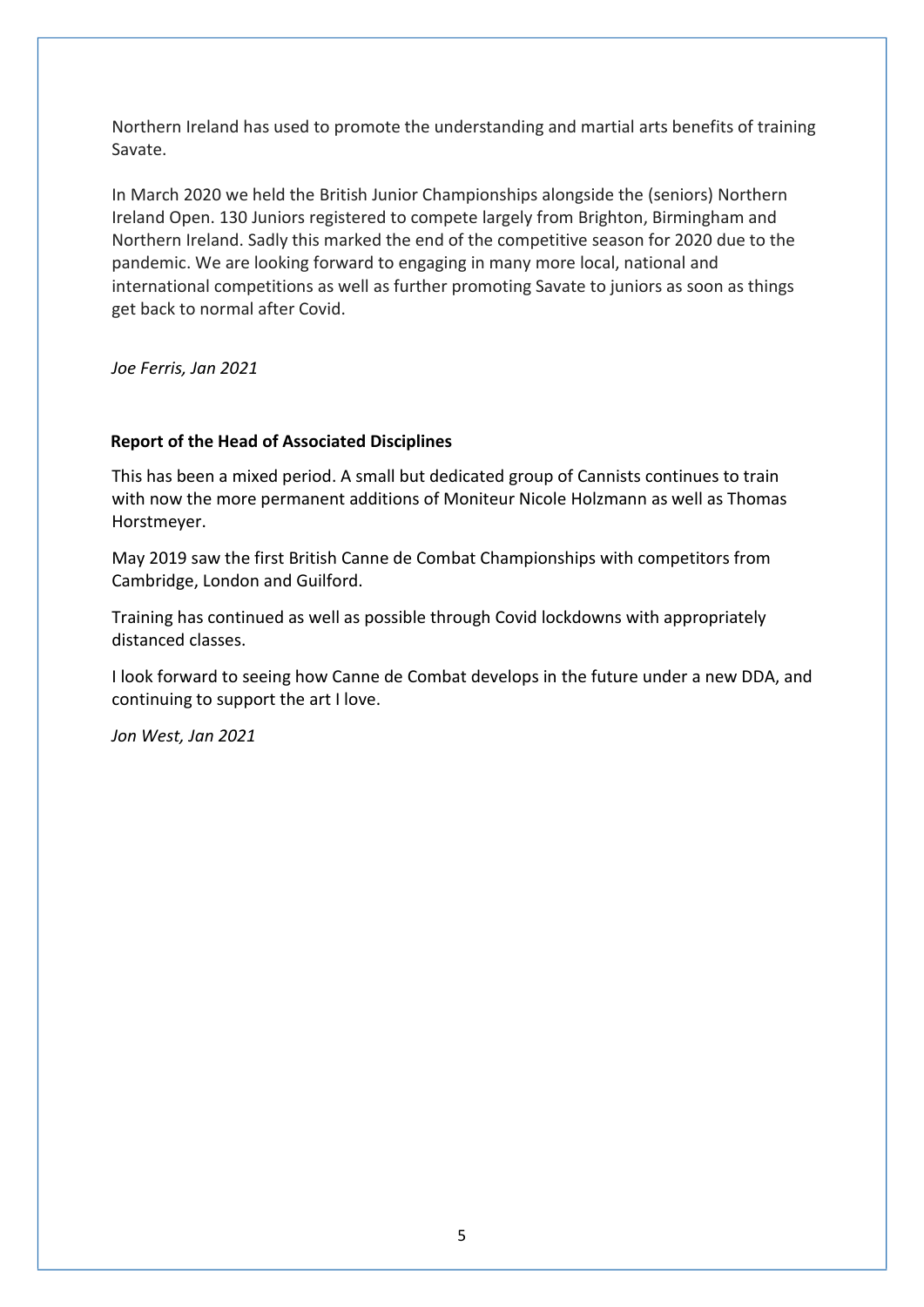### **Membership report**

Although this report covers April 2019 – December 2020, the freeze on requiring membership renewal due to UK restrictions means that there is no duplication of members in the numbers.

Another modest annual increase in membership numbers, with more than half (55%) of the membership now made up of juniors.

| <b>Club</b>            | 2015-16 | 2016-17                 | 2017-18        | 2018-19  | 2019-2020      |
|------------------------|---------|-------------------------|----------------|----------|----------------|
| Birmingham             | 10      |                         |                | 6        | 12             |
| <b>Brighton Savate</b> |         | 14                      | 5              | 21       | 26             |
| <b>CAMA</b>            | 17      | Became Savate Cambridge |                |          |                |
| <b>CUSCS</b>           | 11      |                         |                |          |                |
| Savate Cambridge       |         | 17                      | 10             | 0        | 26             |
| City Combat            | 9       | 48                      | 11             | 11       | 7              |
| Dorset                 |         | 5                       | $\overline{2}$ |          |                |
| Guildford              | 6       | 4                       | 0              | 10       | 13             |
| Hampshire              |         |                         |                | 4        | $\overline{3}$ |
| London                 | 130     | 144                     | 50             | 56       | 48             |
| Malvern                |         |                         | 8              |          |                |
| ΝI                     |         | 46                      | 38             | 81       | 108            |
| Oxford                 | 13      | 14                      | 14             | 9        |                |
| Savate Scotland        | 18      | $\overline{2}$          | 1              | 0        | $\mathbf 0$    |
| Independent            |         | 1                       | $\Omega$       | $\Omega$ | $\mathbf 0$    |
| <b>Total</b>           | 214     | 294                     | 139            | 198      | 235            |

*Siân-Marie Frosini, Jan 2021*

### **Accounts**

These accounts reflect an extended reporting period (April 2019 – December 2020) to mirror the change to a calendar reporting year. Due to the UK entering lockdown in March 2020, agreement was made to suspend club and membership renewal fees (as would be usual from Apr 2020 onwards) until a later time.

This period shows a good profit. Outgoings slightly increased from last year, mainly due to a double payment to the SRA, considering the longer reporting period. A £700 increase in income, almost all attributable to high income events including 4 Squad training and 1 Open training plus a more profitable British Championships, has helped to keep the GBSF strong in this extraordinary year.

This year also saw the voting in of a Treasurer's fund, to allow GBSF members to apply for funding for projects through the AGM, with budget set by the Executive Committee and Treasurer. It was paused for now, due to the uncertainty in GBSF income likely to follow in the coming year. Nevertheless, it is an exciting development to bring in once finances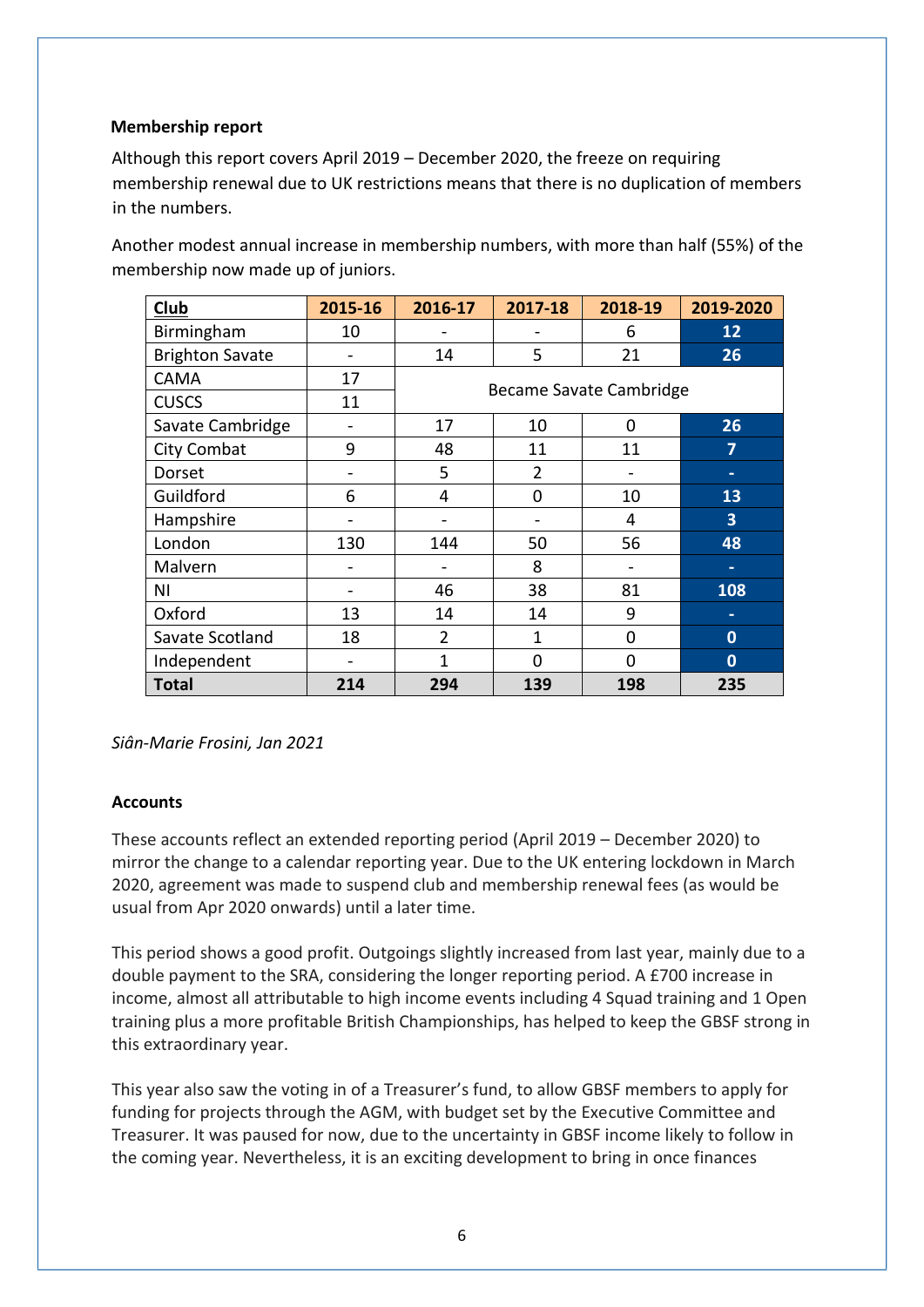stabilise once again.

# **Great Britain Savate Federation: Accounts 5th April 2019 – 31st December 2020**

| <b>Federal Income</b>                    |        | <b>Affiliation fees breakdown</b> |     |
|------------------------------------------|--------|-----------------------------------|-----|
| individual membership fees               | 938    | City Combat                       | 36  |
| club fees                                | 324    | London Savate                     | 36  |
| initiateur fees                          | 125    | Savate Scotland                   | 36  |
| <b>TOTAL</b>                             | 1387   | Savate Cambridge                  | 36  |
|                                          |        | <b>Guildford Savate</b>           | 36  |
| <b>Grading Income</b>                    |        | <b>Brighton Savate</b>            | 36  |
| Hampshire Apr 2019                       | 30     | Northern Ireland Savate           | 36  |
| London Jun 2019                          | 57.8   | <b>Birmingham Savate</b>          | 36  |
| Northern Ireland Jan 2020                | 175    | Hampshire Savate                  | 36  |
| Brighton Feb 2020                        | 100    |                                   |     |
| <b>TOTAL</b>                             | 362.80 |                                   |     |
|                                          |        | License fees breakdown            |     |
| <b>Income from events</b>                |        | City Combat                       | 35  |
| Squad & Open training Apr 2019           | 242.68 | London Savate                     | 240 |
| <b>British Senior Championships 2019</b> | 165.89 | Savate Scotland                   | 0   |
| Richard Aguenihnai Aug 2019              | 110.23 | Savate Cambridge                  | 94  |
| Squad Hybrid Aug 2019                    | 18.76  | <b>Guildford Savate</b>           | 54  |
| Squad Jan 2020                           | 180    | Northern Ireland Savate           | 360 |
| Squad Mar 2020                           | 130    | <b>Birmingham Savate</b>          | 40  |
| <b>TOTAL</b>                             | 847.56 | <b>Brighton Savate</b>            | 100 |
|                                          |        | Hampshire Savate                  | 15  |
| <b>Misc Income</b>                       |        |                                   |     |
| <b>Officials Shirts</b>                  | 9      |                                   |     |

|                    |   | Ha |
|--------------------|---|----|
| <b>Misc Income</b> |   |    |
| Officials Shirts   | Q |    |

| <b>UILY COILINUL</b>     |    |
|--------------------------|----|
| London Savate            | 36 |
| Savate Scotland          | 36 |
| Savate Cambridge         | 36 |
| <b>Guildford Savate</b>  | 36 |
| <b>Brighton Savate</b>   | 36 |
| Northern Ireland Savate  | 36 |
| <b>Birmingham Savate</b> | 36 |
| Hampshire Savate         | 36 |
|                          |    |

| License fees breakdown  |     |
|-------------------------|-----|
| City Combat             | 35  |
| London Savate           | 240 |
| Savate Scotland         | ŋ   |
| Savate Cambridge        | 94  |
| <b>Guildford Savate</b> | 54  |
| Northern Ireland Savate | 360 |
| Birmingham Savate       | 40  |
| <b>Brighton Savate</b>  | 100 |
| Hampshire Savate        | 15  |

## **Main Outgoings**

| <b>Main Outgoings</b>                         |                  |
|-----------------------------------------------|------------------|
| <b>Sports and Recreation Alliance</b><br>2019 | 216              |
| Martialguard 2020<br><b>FISav 2020</b>        | 737.42<br>509.71 |
| <b>Sports and Recreation Alliance</b><br>2020 | 216              |
| <b>TOTAL</b>                                  | 1,679.13         |
| <b>Misc Outgoings</b><br>1&1 web payments     | 287.56           |
| Certificates<br><b>TOTAL</b>                  | 48.87<br>336.43  |
|                                               |                  |
| <b>TOTAL INCOMINGS</b>                        | 2606.36          |
|                                               |                  |

**TOTAL 9**